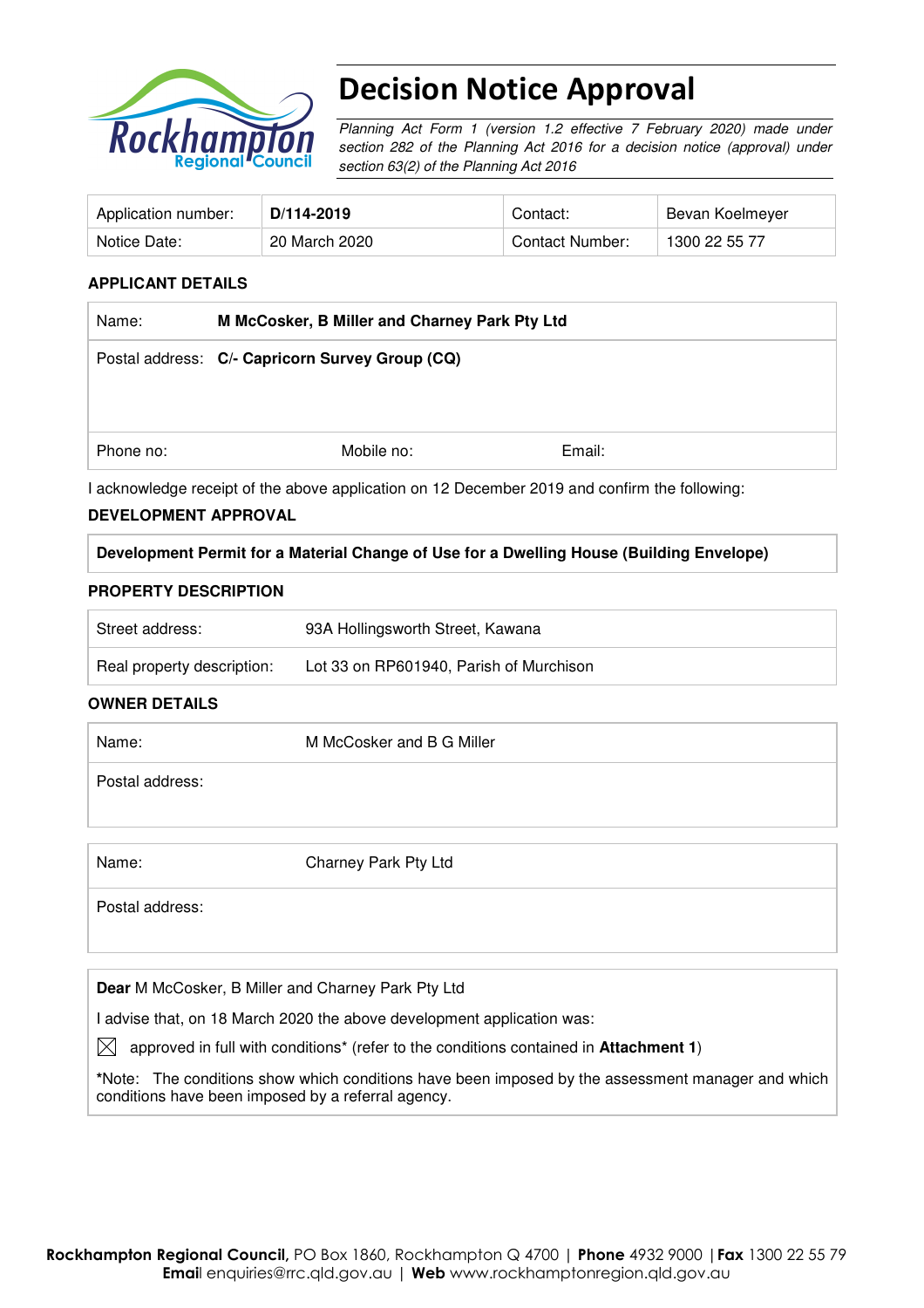### **1. DETAILS OF THE APPROVAL**

The following approvals are given:

|                                                                                                                                                                                                        | <b>Development</b><br><b>Permit</b> | Preliminary<br>Approval |
|--------------------------------------------------------------------------------------------------------------------------------------------------------------------------------------------------------|-------------------------------------|-------------------------|
| Development assessable under the planning scheme, superseded<br>planning scheme, a temporary local planning instrument, a master<br>plan or a preliminary approval which includes a variation approval | $\Join$                             |                         |
| - Material change of use                                                                                                                                                                               |                                     |                         |

### **2. CONDITIONS**

This approval is subject to the conditions in Attachment 1.

#### **3. FURTHER DEVELOPMENT PERMITS REQUIRED**

Please be advised that the following development permits are required to be obtained before the development can be carried out:

| Type of development permit required | Subject of the required development permit |
|-------------------------------------|--------------------------------------------|
| <b>Operational Works</b>            | Access Works                               |
| <b>Building Works</b>               |                                            |
| Plumbing and Drainage Works         |                                            |

#### **4. REFERRAL AGENCIES** NIL

#### **5. THE APPROVED PLANS**

**The approved development must be completed and maintained generally in accordance with the approved drawings and documents:** 

| Drawing/report title                          | Prepared by               | Date            | Reference number | <b>Revision</b> |
|-----------------------------------------------|---------------------------|-----------------|------------------|-----------------|
| <b>Proposed Building Location</b><br>Envelope | Capricorn Survey<br>Group | 4 December 2019 | 7552-01-MCU      |                 |

# **6. CURRENCY PERIOD FOR THE APPROVAL (s.85 of the Planning Act)**

The standard currency periods stated in section 85 of Planning Act 2016 apply to each aspect of development in this approval, if not stated in the conditions of approval attached.

# **7. STATEMENT OF REASONS**

| <b>Description of</b><br>the development | The proposed development is for a Material Change of Use for a Dwelling House<br>(Building Envelope)                                                                                                                                                                                                                                                            |  |  |
|------------------------------------------|-----------------------------------------------------------------------------------------------------------------------------------------------------------------------------------------------------------------------------------------------------------------------------------------------------------------------------------------------------------------|--|--|
| <b>Reasons for</b><br><b>Decision</b>    | Assessment of the development against the relevant zone purpose, planning<br>a)<br>scheme codes and planning scheme policies demonstrates that the proposed<br>development will not cause significant adverse impacts on the surrounding<br>natural environment, built environment and infrastructure, community facilities,<br>or local character and amenity; |  |  |
|                                          | The proposed development does not compromise the relevant State Planning<br>b)<br>Policy; and                                                                                                                                                                                                                                                                   |  |  |
|                                          | On balance, the application should be approved because the circumstances<br>C)<br>favour Council exercising its discretion to approve the application even though<br>the development does not comply with an aspect of the assessment<br>benchmarks.                                                                                                            |  |  |
| <b>Assessment</b><br><b>Benchmarks</b>   | The proposed development was assessed against the following assessment<br>benchmarks:                                                                                                                                                                                                                                                                           |  |  |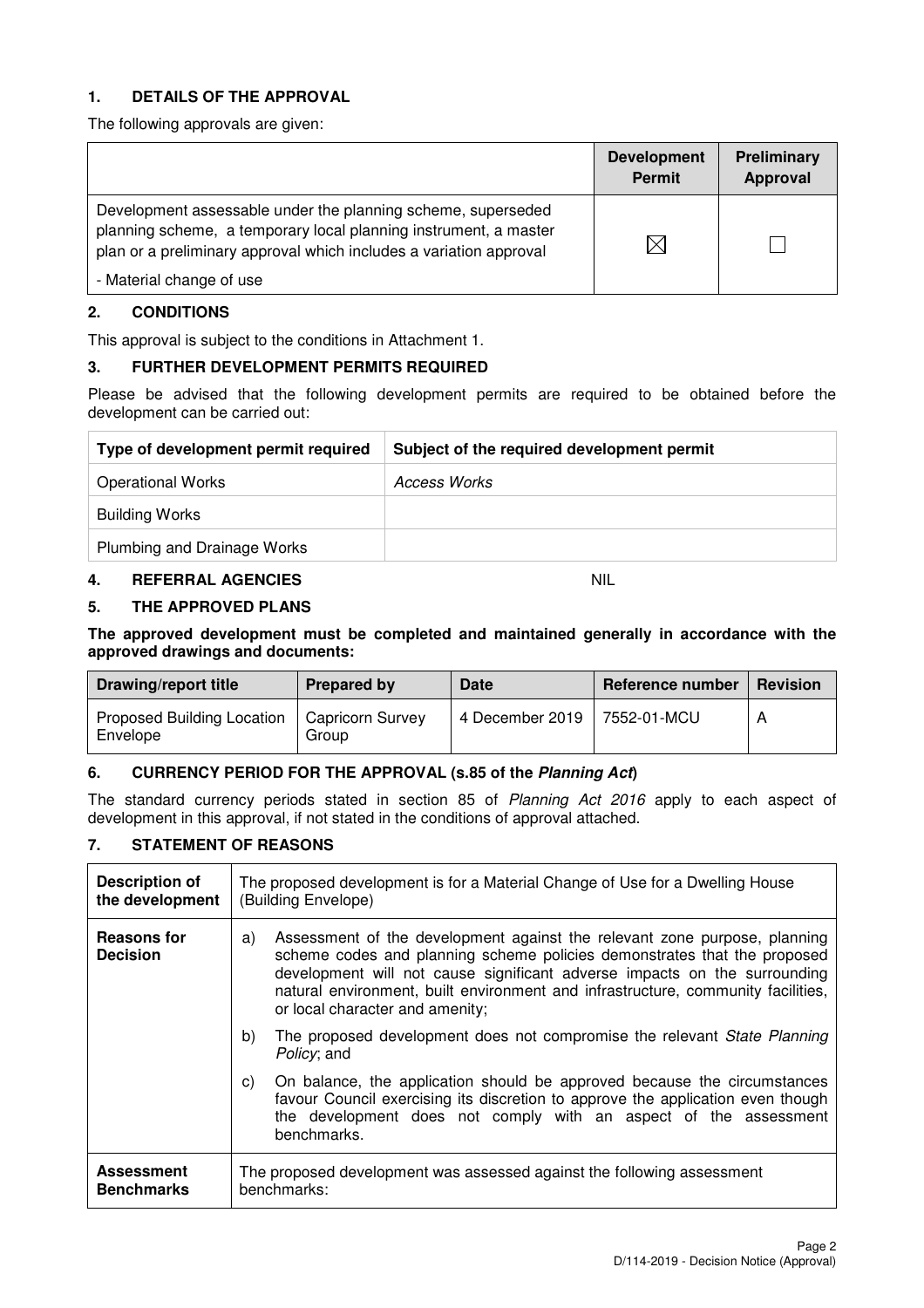|                                                           | Flood Hazard Overlay Code.                                                                                                         |                                                                                                                                                                                                                                                                                                        |  |  |  |  |
|-----------------------------------------------------------|------------------------------------------------------------------------------------------------------------------------------------|--------------------------------------------------------------------------------------------------------------------------------------------------------------------------------------------------------------------------------------------------------------------------------------------------------|--|--|--|--|
| <b>Compliance with</b><br>assessment<br><b>benchmarks</b> | The development was assessed against the assessment benchmark listed above and<br>complies, apart from the exception listed below. |                                                                                                                                                                                                                                                                                                        |  |  |  |  |
|                                                           | Reasons for the approval despite non-compliance with<br><b>Assessment</b><br>benchmark<br><b>Benchmark</b>                         |                                                                                                                                                                                                                                                                                                        |  |  |  |  |
|                                                           | Flood hazard<br>overlay code                                                                                                       | Suitable conditions have been imposed to ensure the development<br>will be constructed above the defined flood level and will not<br>materially increase the flood level or flood hazard on upstream,<br>downstream or adjacent properties, therefore minimising the potential<br>impacts of flooding. |  |  |  |  |
| <b>Matters</b><br>prescribed by<br>regulation             | (i)<br>(ii)<br>(iii)<br>(iv)                                                                                                       | The State Planning Policy – Part E;<br>The Central Queensland Regional Plan;<br>The Rockhampton Region Planning Scheme 2015.<br>The common material, being the material submitted with the application.                                                                                                |  |  |  |  |

# **8. APPEAL RIGHTS**

The rights of an applicant to appeal to a tribunal or the Planning and Environment Court against a decision about a development application are set out in chapter 6, part 1 of the Planning Act 2016. There may also be a right to make an application for a declaration by a tribunal (see chapter 6, part 2 of the Planning Act 2016).

#### Appeal by an applicant

An applicant for a development application may appeal to the Planning and Environment Court against the following:

- the refusal of all or part of the development application
- a provision of the development approval
- the decision to give a preliminary approval when a development permit was applied for
- a deemed refusal of the development application.

An applicant may also have a right to appeal to the Development tribunal. For more information, see schedule 1 of the Planning Act 2016.

The timeframes for starting an appeal in the Planning and Environment Court are set out in section 229 of the Planning Act 2016.

**Attachment 2** is an extract from the Planning Act 2016 that sets out the applicant's appeal rights and the appeal rights of a submitter.

#### **9. WHEN THE DEVELOPMENT APPROVAL TAKES EFFECT**

This development approval takes effect:

From the time the decision notice is given  $-$  if there is no submitter and the applicant does not appeal the decision to the court.

Or

When the submitter's appeal period ends  $-$  if there is a submitter and the applicant does not appeal the decision to the court.

Or

Subject to the decision of the court, when the appeal is finally decided  $-$  if an appeal is made to the court.

### **10. ASSESSMENT MANAGER**

| Name: | Tarnya Fitzgibbon<br><b>COORDINATOR</b> | Signature: | Date: 20 March 2020 |
|-------|-----------------------------------------|------------|---------------------|
|       | DEVELOPMENT ASSESSMENT                  |            |                     |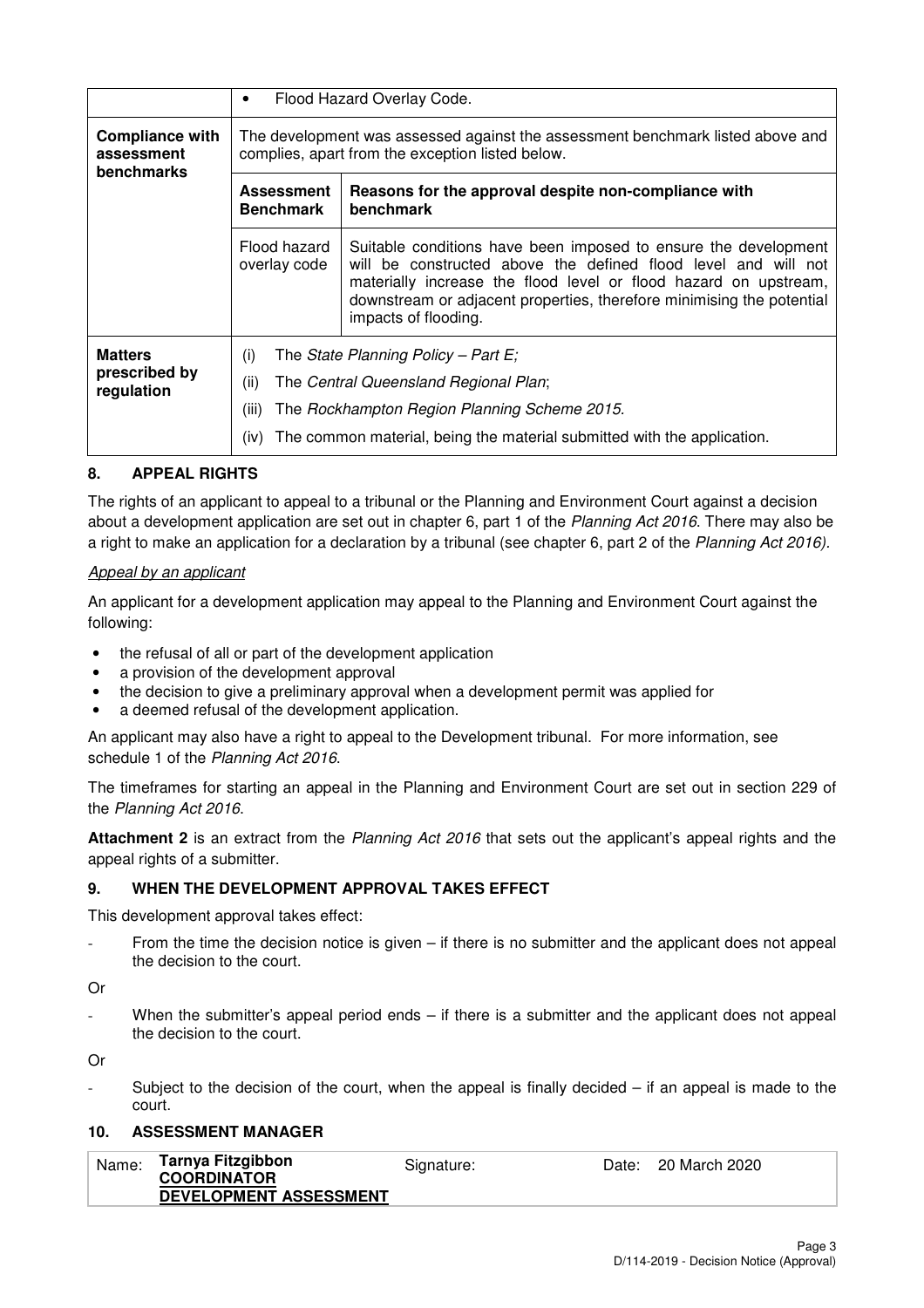#### **Attachment 1 – Conditions of the approval**

**Part 1 - Conditions imposed by the assessment manager [Note: where a condition is imposed about** infrastructure under Chapter 4 of the Planning Act 2016, the relevant provision of the Act under which this condition was imposed must be specified.]

# **Attachment 2—Extract on appeal rights**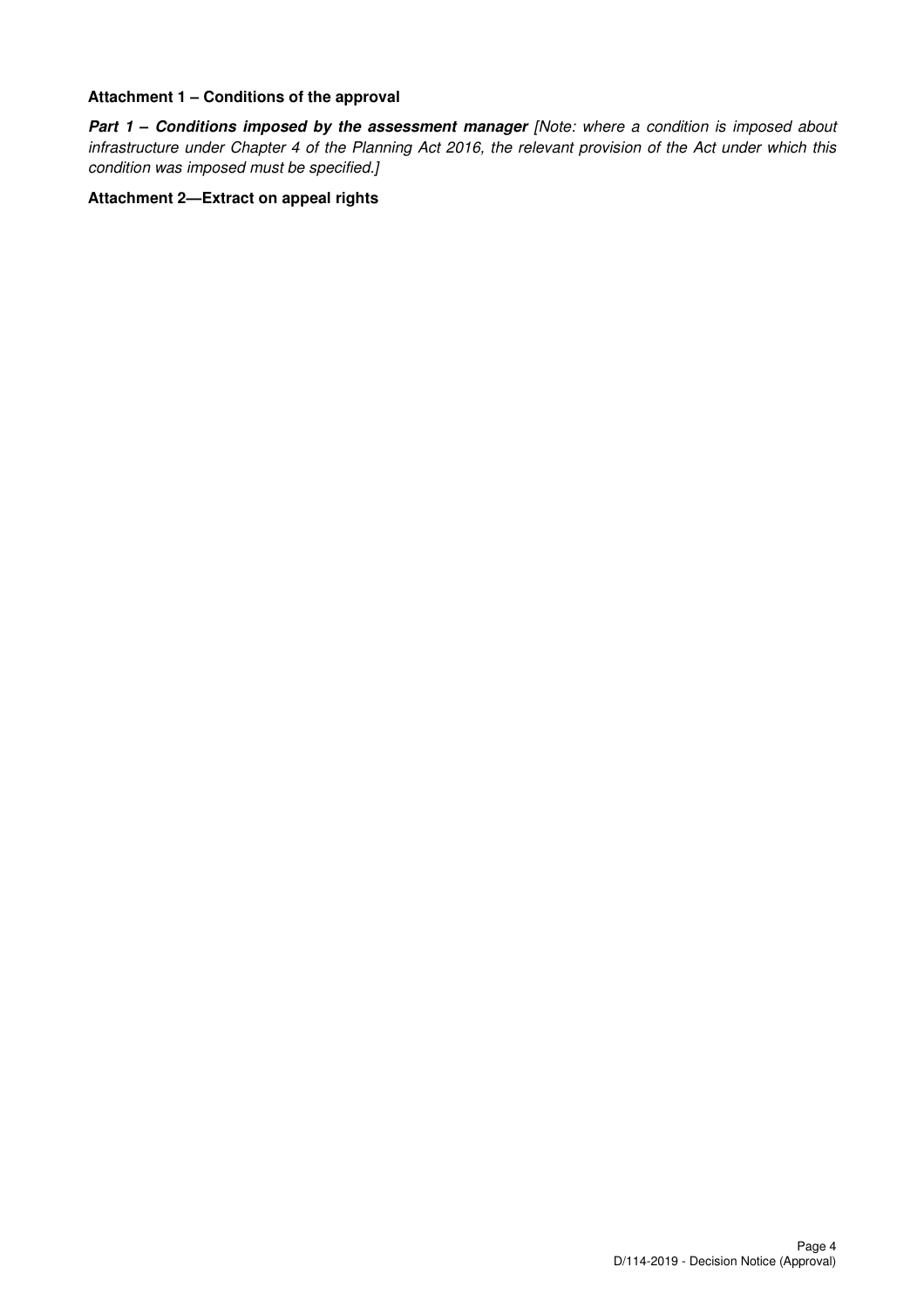

# **Attachment 1 – Part 1 Rockhampton Regional Council Conditions**

Planning Act 2016

- 1.0 ADMINISTRATION
- 1.1 The Developer and their employee, agent, contractor or invitee is responsible for ensuring compliance with the conditions of this development approval.
- 1.2 Where these Conditions refer to "Council" in relation to requiring Council to approve or to be satisfied as to any matter, or conferring on the Council a function, power or discretion, that role may be fulfilled in whole or in part by a delegate appointed for that purpose by the Council.
- 1.3 All conditions, works, or requirements of this development approval must be undertaken, completed, and be accompanied by a Compliance Certificate for any Operational Works required by this development approval:
	- 1.3.1 to Council's satisfaction;
	- 1.3.2 at no cost to Council; and
	- 1.3.3 prior to the commencement of the use,

unless otherwise stated.

- 1.4 Infrastructure requirements of this development approval must be contributed to the relevant authorities, where applicable, at no cost to Council, prior to the commencement of the use, unless otherwise stated.
- 1.5 The following further Development Permits must be obtained prior to the commencement of any works associated with their purposes:
	- 1.5.1 Operational Works:
		- (i) Access Works.
	- 1.5.2 Plumbing and Drainage Works; and
	- 1.5.3 Building Works.
- 1.6 All Development Permits for Operational Works and Plumbing and Drainage Works must be obtained prior to the issue of a Development Permit for Building Works.
- 1.7 All works must be designed, constructed and maintained in accordance with the relevant Council policies, guidelines and standards, unless otherwise stated.
- 1.8 All engineering drawings/specifications, design and construction works must be in accordance with the requirements of the relevant Australian Standards and must be approved, supervised and certified by a Registered Professional Engineer of Queensland.

#### 2.0 APPROVED PLANS AND DOCUMENTS

2.1 The approved development must be completed and maintained generally in accordance with the approved plans and documents, except where amended by any condition of this development approval:

| <b>Drawing/report title</b>                          | Prepared by                      | <b>Date</b>                   | Reference<br>number | <b>Revision</b> |
|------------------------------------------------------|----------------------------------|-------------------------------|---------------------|-----------------|
| <b>Proposed Building</b><br><b>Location Envelope</b> | Capricorn<br><b>Survey Group</b> | 4 December 2019   7552-01-MCU |                     |                 |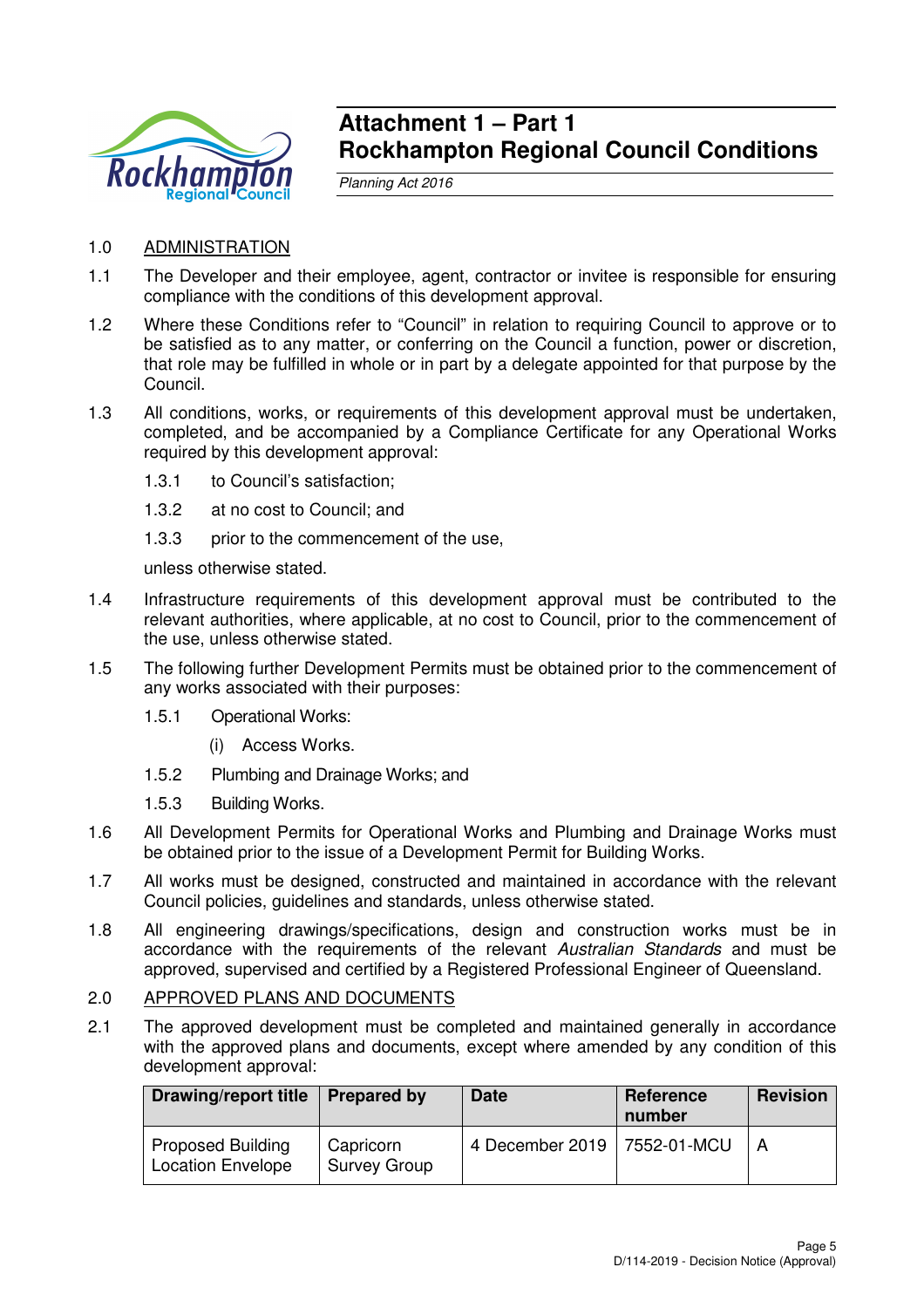- 2.2 Where there is any conflict between the conditions of this development approval and the details shown on the approved plans and documents, the conditions of this development approval must prevail.
- 2.3 Where conditions require the above plans or documents to be amended, the revised document(s) must be submitted for approval by Council prior to the submission of an application for a Development Permit for Building Works.

# 3.0 ACCESS WORKS

3.1 A Development Permit for Operational Works (access works) must be obtained prior to the commencement of any access works on the development site.

Note: It is advised that a Works in Road Reserve Permit (including a fee for the vehicle crossover and compliant with Capricorn Municipal Development Guidelines - Standard Drawings) may be accepted in place of the application for a Development Permit for Operational Works (access works).

- 3.2 All access works must be designed and constructed in accordance with the approved plan (refer to condition 2.1), Capricorn Municipal Development Guidelines and the provisions of a Development Permit for Operational Works (access works).
- 3.3 All access, parking and manoeuvring areas must be concrete paved.
- 3.4 A new access to the development must be provided prior to the commencement of the use.

# 4.0 PLUMBING AND DRAINAGE WORKS

- 4.1 All internal plumbing and drainage works must be designed and constructed in accordance with the approved plan (refer to condition 2.1), Capricorn Municipal Development Guidelines, Water Supply (Safety and Reliability) Act 2008, Plumbing and Drainage Act 2018, Council's Plumbing and Drainage Policies and the provisions of a Development Permit for Plumbing and Drainage Works.
- 4.2 The development must be connected to Council's reticulated sewerage and water networks.
- 4.3 The development must be provided with a new water and sewerage connection point(s).
- 5.0 ROOF AND ALLOTMENT DRAINAGE WORKS
- 5.1 All roof and allotment drainage works must be designed and constructed in accordance with the approved plans (refer to condition 2.1), Queensland Urban Drainage Manual, Capricorn Municipal Development Guidelines and sound engineering practice.
- 5.2 All roof and allotment runoff from the development must be directed to a lawful point of discharge and must not restrict, impair or change the natural flow of runoff water or cause a nuisance to surrounding land or infrastructure.

# 6.0 SITE WORKS

- 6.1 All earthworks must be undertaken in accordance with Australian Standard AS3798 "Guidelines on earthworks for commercial and residential developments".
- 6.2 Site works must be constructed such that they do not, at any time, in any way restrict, impair or change the natural flow of runoff water, or cause a nuisance or worsening to surrounding land or infrastructure.

# 7.0 BUILDING WORKS

- 7.1 All buildings and structures must be located within the 'Building Location Envelope' in accordance with the approved plan (refer to condition 2.1).
- 7.2 The Dwelling House must be in accordance with Queensland Development Code, Mandatory Part 1.2 for design and siting for single detached housing  $-$  on lots 450 square metres and over.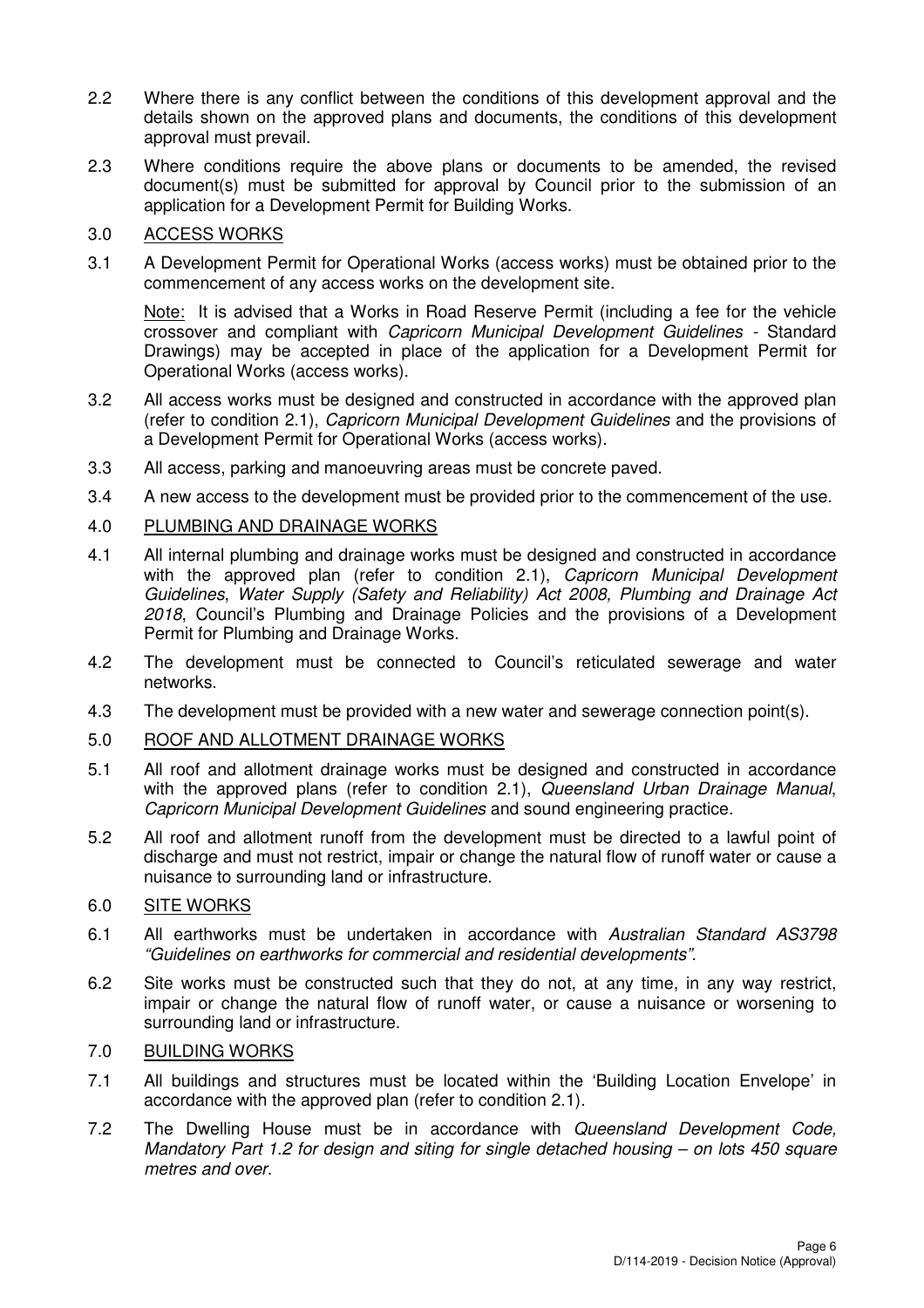- 7.3 All building works must be undertaken in accordance with Queensland Development Code, Mandatory Part 1.4 for building over or near relevant infrastructure.
- 7.4 The finished floor level for all habitable areas must be a minimum of 500 millimetres above a one per cent (1%) Annual exceedance probability flood inundation level.
- 7.5 All non-habitable areas subjected to flood inundation during a one per cent (1%) Annual exceedance probability flood event, must be designed and constructed using suitable flood resilient materials.
- 7.6 All electrical and telecommunication services and utilities connected to the property, including electrical outlets, must be designed and installed at such a height that they are a minimum of 500 millimetres above a one per cent (1%) Annual exceedance probability flood level.
- 7.7 Any application for a Development Permit for Building Works must be accompanied by a detailed structural engineering report and a building certificate prepared by a suitably qualified Registered Professional Engineer of Queensland, which demonstrates that the building has been designed to withstand the forces created by floodwaters and debris loading.
- 7.8 Any application for a Development Permit for Building Works must be accompanied by a report from a Registered Professional Engineer of Queensland which certifies that the development in the flood area will not result in a material increase in flood level or flood hazard to upstream, downstream or adjacent properties. At a minimum, this report must include:
	- 7.8.1 Details of the flood characteristics at the site and how the proposed development will impact on and be impacted by a Defined Flood Event; and
	- 7.8.2 Recommendations outlining how the flood impacts will be reduced or mitigated.
- 7.9 Any application for a Development Permit for Building Works must be accompanied by a Contingency Plan for the subject site. The plan must be prepared by a suitably qualified person that addresses, but is not limited, to the following:
	- 7.9.1 Identifies the types of flooding occurring on the site, the period of time that the access/entry to the site will be prevented, warning time prior to the event occurring, measures to be implemented to ensure the safety of property and people is maintained;
	- 7.9.2 Evacuation times and routes as well as the types of vehicles required for evacuation purposes; and
	- 7.9.3 Demonstrate that the subject development will not increase the flood debris loading of floodwaters nor result in environmental harm and include details of the storage or removal of materials, goods or equipment during times of flood and how the residents of the dwelling will collect possessions.

Note: Council is not required to approve Contingency Plans and Council does not accept any liability for loss of or damage to property, or injury or loss of life as a result of any person using or relying on the Contingency Plan, or failing to use the Contingency Plan during a flood event. It is the responsibility of the owner or occupier of the land to implement the Contingency Plan during a flood event or if there is a risk of flooding near the land. A review and amendment of the Contingency Plan must be undertaken with any changes in the ownership or occupation of the land to demonstrate appropriate evacuation routes and preparation procedures during a flood event or if there is a risk of flooding near the land.

- 8.0 ELECTRICITY
- 8.1 Electricity services must be provided to the development in accordance with the standards and requirements of the relevant service provider.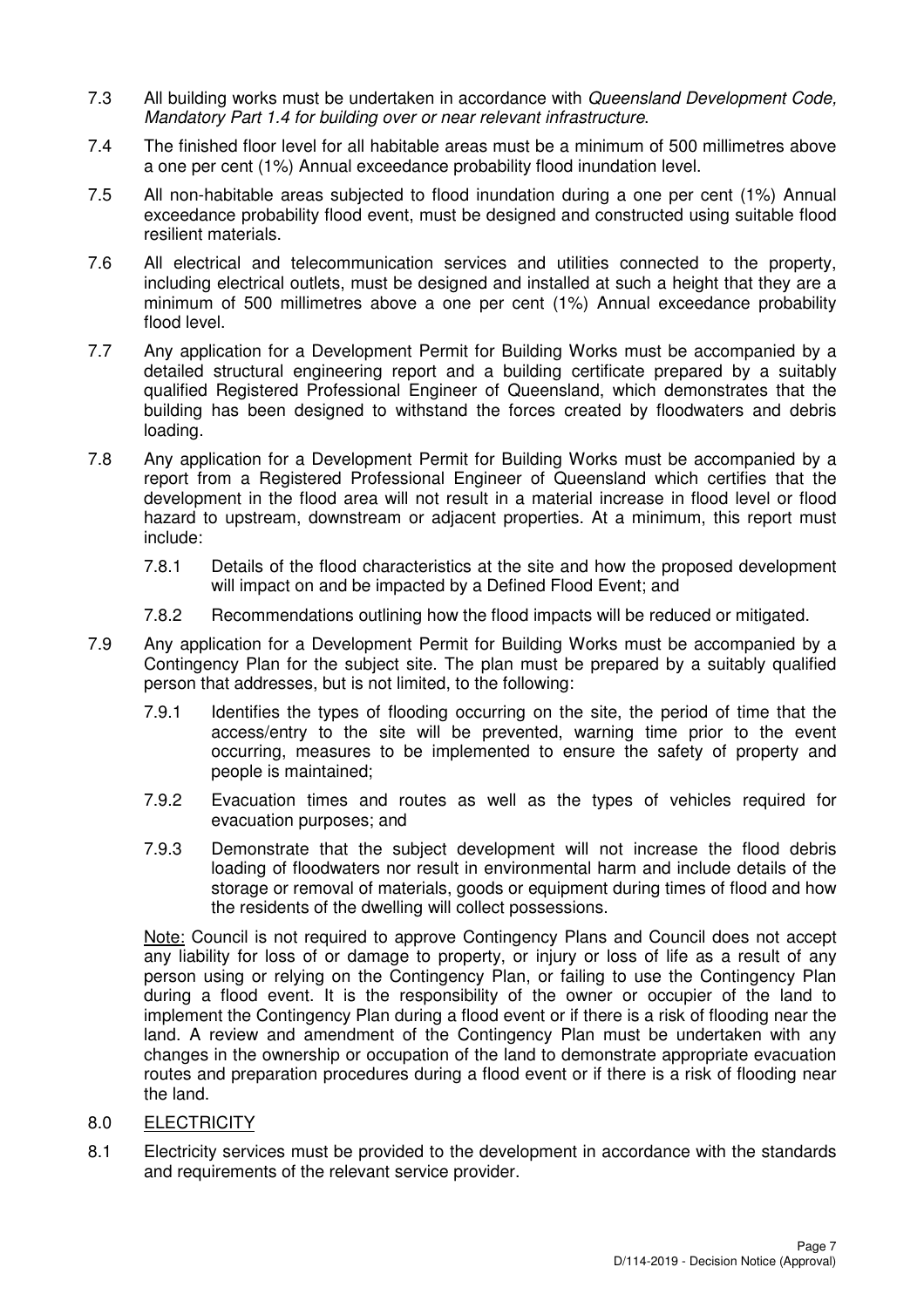# 9.0 TELECOMMUNICATIONS

9.1 Telecommunications services must be provided to the development in accordance with the standards and requirements of the relevant service provider.

# 10.0 ASSET MANAGEMENT

- 10.1 Any alteration necessary to electricity, telephone, water mains, sewerage mains, and/or public utility installations resulting from the development or in connection with the development, must be undertaken and completed at no cost to Council.
- 10.2 Any damage to existing stormwater, water supply and sewerage infrastructure, kerb and channel, pathway or roadway (including removal of concrete slurry from public land and Council infrastructure), that occurs while any works are being carried out in association with this development approval must be repaired at full cost to the developer. This includes the reinstatement of any existing traffic signs or pavement markings that may have been removed or damaged.

# 11.0 ENVIRONMENTAL

- 11.1 An Erosion Control and Stormwater Control Management Plan in accordance with the Capricorn Municipal Design Guidelines, must be:
	- 11.1.1 implemented, monitored and maintained for the duration of the works, and until all exposed soil areas are permanently stabilised (for example, turfed, hydromulched, concreted, landscaped); and
	- 11.1.2 available on-site for inspection by Council Officers whilst all works are being carried out.

# 12.0 OPERATING PROCEDURES

12.1 All construction materials, waste, waste skips, machinery and contractors' vehicles must be located and stored or parked within the development site. Storage of materials or parking of construction machinery or contractors' vehicles must not occur within Farm Street, Hollingsworth Street or Jomarant Place.

# ADVISORY NOTES

# NOTE 1. Aboriginal Cultural Heritage

It is advised that under section 23 of the Aboriginal Cultural Heritage Act 2003, a person who carries out an activity must take all reasonable and practicable measures to ensure the activity does not harm Aboriginal cultural heritage (the "cultural heritage duty of care"). Maximum penalties for breaching the duty of care are listed in the Aboriginal cultural heritage legislation. The information on Aboriginal cultural heritage is available on the Department of Aboriginal and Torres Strait Islander and Partnerships website: www.datsip.qld.gov.au

# NOTE 2. General Environmental Duty

General environmental duty under the Environmental Protection Act 1994 prohibits unlawful environmental nuisance caused by noise, aerosols, particles, dust, ash, fumes, light, odour or smoke beyond the boundaries of the development site during all stages of the development including earthworks, construction and operation.

# NOTE 3. General Safety Of Public During Construction

The Work Health and Safety Act 2011 and Manual of Uniform Traffic Control Devices must be complied with in carrying out any construction works, and to ensure safe traffic control and safe public access in respect of works being constructed on a road.

# NOTE 4. Property Note (Contingency Plan and Flood Statement)

A complete copy of the Development Approval and any documents conditioned by this development approval (including the Contingency Plan and Flood Statement) must be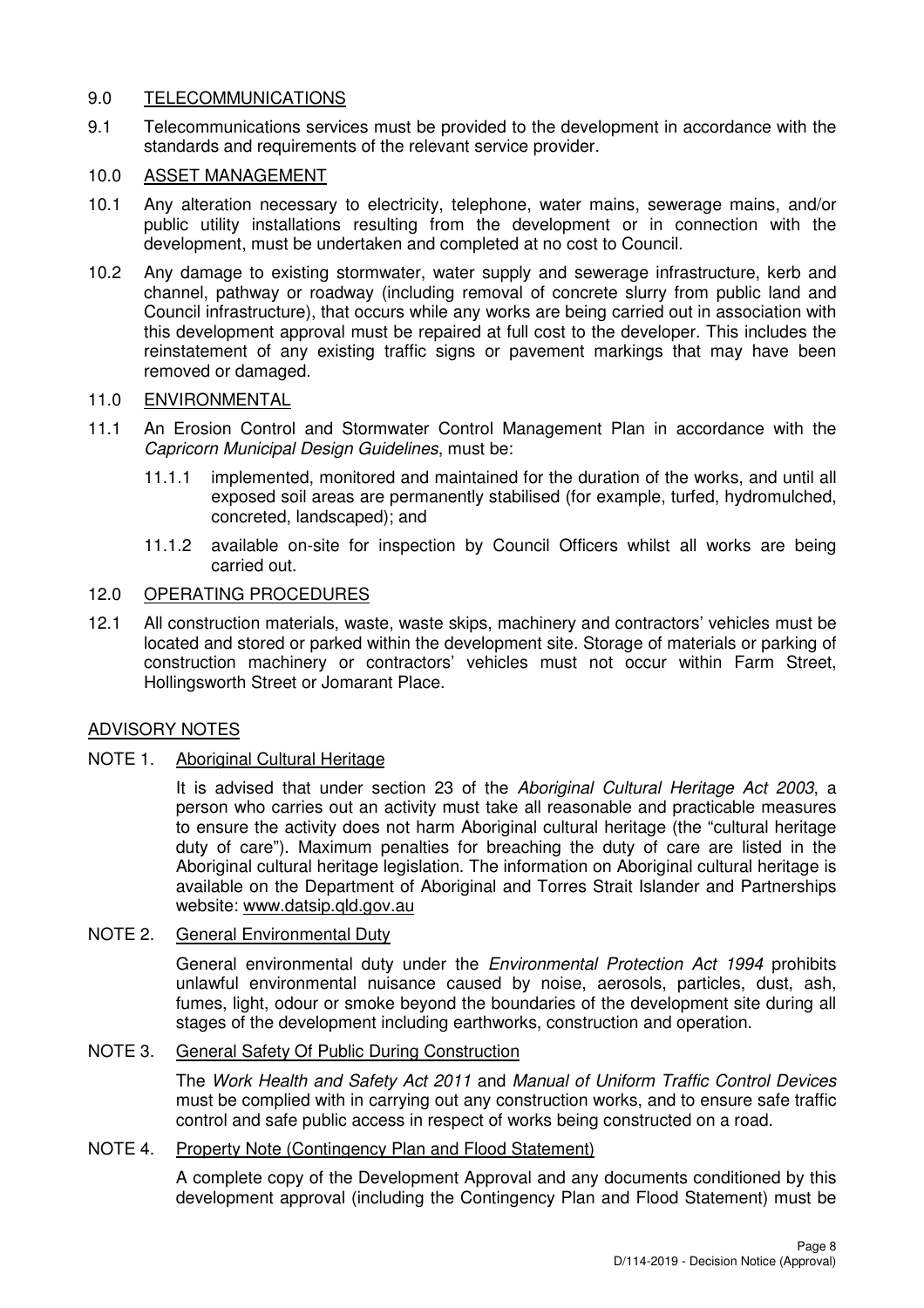given to the proposed purchaser when entering into a contract of sale or to the new registered proprietor upon any transfer of land for this lot.

# NOTE 5. Works in Road Reserve Permit

It is advised that a Works in Road Reserve Permit (including a fee for the vehicle crossover and compliant with Capricorn Municipal Development Guidelines - Standard Drawings) may be accepted in place of the application for a Development Permit for Operational Works (access works).

#### NOTE 6. Infrastructure Charges Notice

Council has resolved not to issue an Infrastructure Charges Notice for this development because the new infrastructure charges arising from the development are less than or equal to the credits applicable for the new development.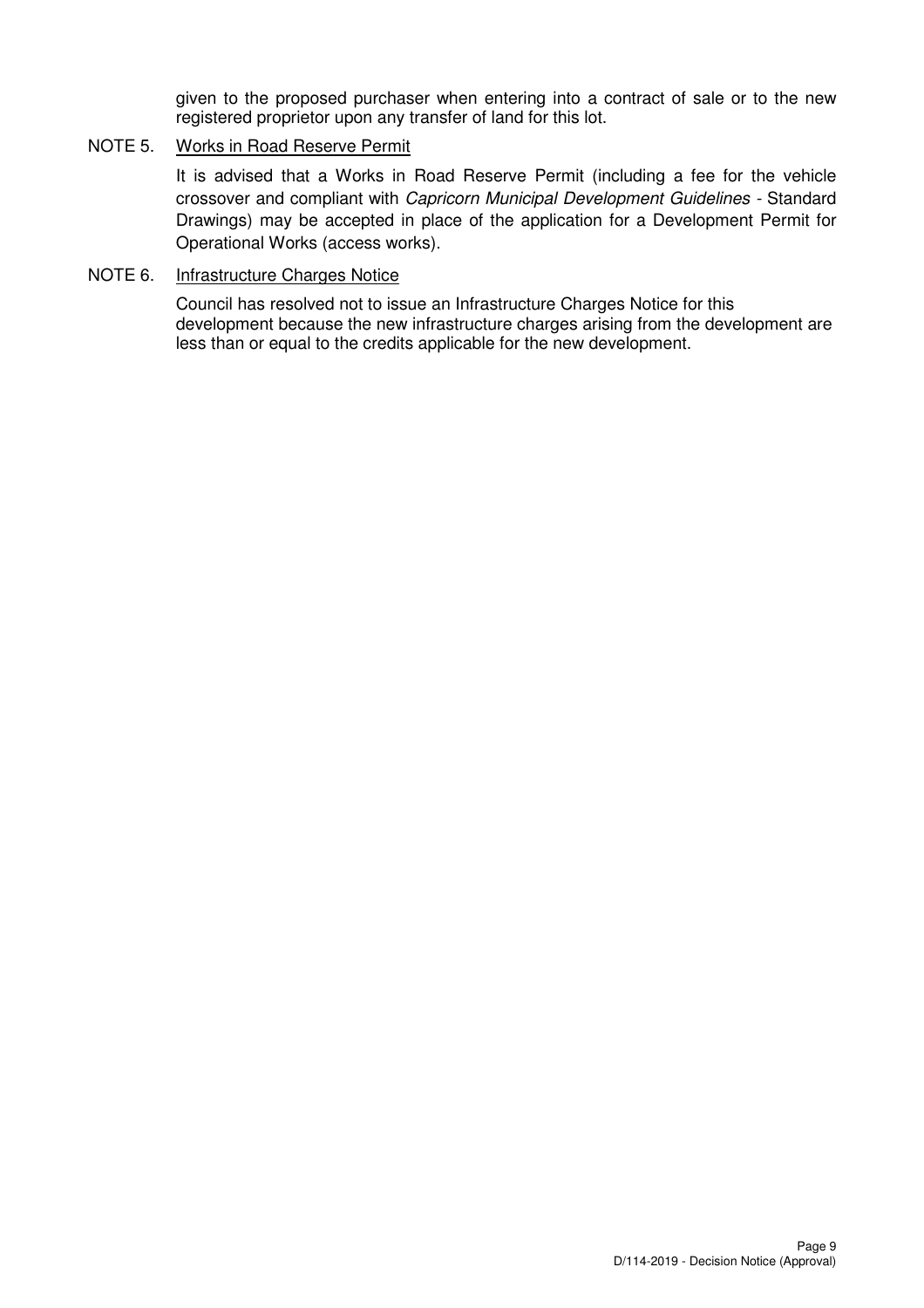

# **Attachment 2 - Appeal Rights**

PLANNING ACT 2016

The following is an extract from the Planning Act 2016 (Chapter 6)

#### **Appeal rights**

#### **229 Appeals to tribunal or P&E Court**

- (1) Schedule 1 states—
	- (a) matters that may be appealed to— (i) either a tribunal or the P&E Court; or (ii) only a tribunal; or
	- (iii) only the P&E Court; and (b) the person—

(i) who may appeal a matter (the **appellant**); and (ii) who is a respondent in an appeal of the matter; and (iii) who is a co-respondent in an appeal of the matter; and

- (iv) who may elect to be a co-respondent in an appeal of the matter.
- (2) An appellant may start an appeal within the appeal period.
- (3) The **appeal period** is—
	- (a) for an appeal by a building advisory agency—10 business days after a decision notice for the decision is given to the agency or
	- (b) for an appeal against a deemed refusal—at any time after the deemed refusal happens; or
	- (c) for an appeal against a decision of the Minister, under chapter 7, part 4, to register premises or to renew the registration of premises—20 business days after a notice is published under section 269(3)(a) or (4); or
	- (d) for an appeal against an infrastructure charges notice— 20 business days after the infrastructure charges notice is given to the person; or
	- (e) for an appeal about a deemed approval of a development application for which a decision notice has not been given—30 business days after the applicant gives the deemed approval notice to the assessment manager; or
	- (f) for any other appeal—20 business days after a notice of the decision for the matter, including an enforcement notice, is given to the person.

#### Note—

See the P&E Court Act for the court's power to extend the appeal period.

- (4) Each respondent and co-respondent for an appeal may be heard in the appeal.
- (5) If an appeal is only about a referral agency's response, the assessment manager may apply to the tribunal or P&E Court to withdraw from the appeal.
- (6) To remove any doubt, it is declared that an appeal against an infrastructure charges notice must not be about—
	- (a) the adopted charge itself; or
	- (b) for a decision about an offset or refund—
		- (i) the establishment cost of trunk infrastructure identified in a LGIP; or
		- (ii) the cost of infrastructure decided using the method
	- included in the local government's charges resolution.

#### **230 Notice of appeal**

- (1) An appellant starts an appeal by lodging, with the registrar of the tribunal or P&E Court, a notice of appeal that—
	- (a) is in the approved form; and
	- (b) succinctly states the grounds of the appeal.
- (2) The notice of appeal must be accompanied by the required fee.
- (3) The appellant or, for an appeal to a tribunal, the registrar must, within the service period, give a copy of the notice of appeal to—
- (a) the respondent for the appeal; and
- (b) each co-respondent for the appeal; and
- (c) for an appeal about a development application under schedule 1, table 1, item 1—each principal submitter for the development application; and
- (d) for an appeal about a change application under schedule 1, table 1, item 2—each principal submitter for the change application; and
- (e) each person who may elect to become a co-respondent for the appeal, other than an eligible submitter who is not a principal submitter in an appeal under paragraph  $(c)$  or  $(d)$ ; and
- (f) for an appeal to the P&E Court—the chief executive; and
- (g) for an appeal to a tribunal under another Act—any other person who the registrar considers appropriate.
- (4) The **service period** is—
	- (a) if a submitter or advice agency started the appeal in the P&E Court-2 business days after the appeal is started; or
	- (b) otherwise—10 business days after the appeal is started.
- (5) A notice of appeal given to a person who may elect to be a co-respondent must state the effect of subsection
- (6) A person elects to be a co-respondent by filing a notice of election, in the approved form, within 10 business days after the notice of appeal is given to the person*.*
- **231 Other appeals**
- (1) Subject to this chapter, schedule 1 and the P&E Court Act, unless the Supreme Court decides a decision or other matter under this Act is affected by jurisdictional error, the decision or matter is non-appealable.
- (2) The Judicial Review Act 1991, part 5 applies to the decision or matter to the extent it is affected by jurisdictional error.
- (3) A person who, but for subsection (1) could have made an application under the Judicial Review Act 1991 in relation to the decision or matter, may apply under part 4 of that Act for a statement of reasons in relation to the decision or matter.
- (4) In this section— **decision** includes—
	- (a) conduct engaged in for the purpose of making a decision; and
	- (b) other conduct that relates to the making of a decision; and
	- (c) the making of a decision or the failure to make a decision; and
	- (d) a purported decision; and
	- (e) a deemed refusal.

**non-appealable**, for a decision or matter, means the decision or matter—

- (a) is final and conclusive; and
- (b) may not be challenged, appealed against, reviewed, quashed, set aside or called into question in any other way under the Judicial Review Act 1991 or otherwise, whether by the Supreme Court, another court, a tribunal or another entity; and
- (c) is not subject to any declaratory, injunctive or other order of the Supreme Court, another court, a tribunal or another entity on any ground.

#### **232 Rules of the P&E Court**

- (1) A person who is appealing to the P&E Court must comply with the rules of the court that apply to the appeal.
- (2) However, the P&E Court may hear and decide an appeal even if the person has not complied with rules of the P&E Court.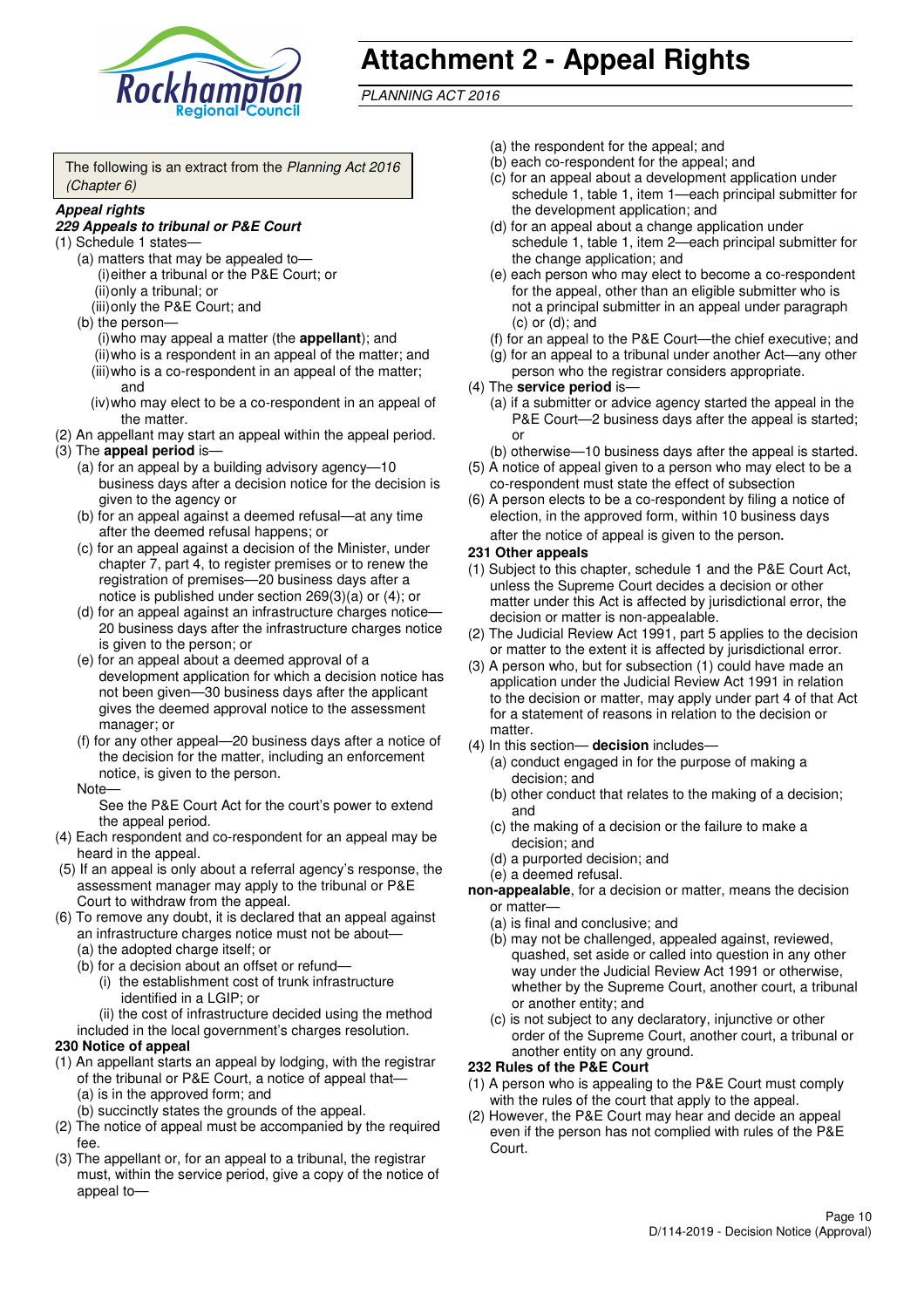

# **Appeal Rights**

PLANNING ACT 2016

# **Schedule 1**

#### **Appeals section 229 1 Appeal rights and parties to appeals**

- (1) Table 1 states the matters that may be appealed to—(a) the P&E court; or (b) a tribunal.
- (2) However, table 1 applies to a tribunal only if the matter involves—
	- (a) the refusal, or deemed refusal of a development application, for—
	- (i) a material change of use for a classified building; or
	- (ii) operational work associated with building work, a retaining wall, or a tennis court; or
	- (b) a provision of a development approval for—
	- (i) a material change of use for a classified building; or
- (ii) operational work associated with building work, a retaining wall, or a tennis court; or
	- (c) if a development permit was applied for—the decision to give a preliminary approval for—
		- (i) a material change of use for a classified building; or
	- (ii) operational work associated with building work, a retaining wall, or a tennis court; or
	- (d) a development condition if—
		- (i) the development approval is only for a material change of use that involves the use of a building classified under the Building Code as a class 2 building; and
		- (ii) the building is, or is proposed to be, not more than 3 storeys; and
		- (iii) the proposed development is for not more than 60 sole-occupancy units; or
	- (e) a decision for, or a deemed refusal of, an extension application for a development approval that is only for a material change of use of a classified building; or
	- (f) a decision for, or a deemed refusal of, a change application for a development approval that is only for a material change of use of a classified building; or
	- (g) a matter under this Act, to the extent the matter relates to—
		- (i) the Building Act, other than a matter under that Act that may or must be decided by the Queensland Building and Construction Commission; or
		- (ii) the Plumbing and Drainage Act, part 4 or 5; or
	- (h) a decision to give an enforcement notice in relation to a matter under paragraphs (a) to (g); or
	- (i) a decision to give an infrastructure charges notice; or
	- (j) the refusal, or deemed refusal, of a conversion application; or
	- (k) a matter that, under another Act, may be appealed to the tribunal; or
	- (l) a matter prescribed by regulation.
- (3) Also, table 1 does not apply to a tribunal if the matter

involves—

- (a) for a matter in subsection  $(2)(a)$  to  $(d)$ 
	- (i) a development approval for which the development application required impact assessment; and
	- (ii) a development approval in relation to which the assessment manager received a properly made submission for the development application; or
- (b) a provision of a development approval about the identification or inclusion, under a variation approval, of a matter for the development.
- (4) Table 2 states the matters that may be appealed only to the P&E Court.
- (5) Table 3 states the matters that may be appealed only to the tribunal.
- (6) In each table—
	- (a) column 1 states the appellant in the appeal; and
	- (b) column 2 states the respondent in the appeal; and
	- (c) column 3 states the co-respondent (if any) in the appeal; and
- (d) column 4 states the co-respondents by election (if any) in the appeal.
- (7) If the chief executive receives a notice of appeal under section 230(3)(f), the chief executive may elect to be a corespondent in the appeal.

| Table 1<br>Appeals to the P&E Court and, for certain matters, to a tribunal                                                                                                                                                                                                                                                                    |                                  |                                         |                                                       |  |  |
|------------------------------------------------------------------------------------------------------------------------------------------------------------------------------------------------------------------------------------------------------------------------------------------------------------------------------------------------|----------------------------------|-----------------------------------------|-------------------------------------------------------|--|--|
| 1. Development applications<br>An appeal may be made against-<br>(a) the refusal of all or part of the development application; or<br>(b) the deemed refusal of the development application; or<br>(c) a provision of the development approval; or<br>(d) if a development permit was applied for-the decision to give a preliminary approval. |                                  |                                         |                                                       |  |  |
| Column 1                                                                                                                                                                                                                                                                                                                                       | Column 3<br>Column 4<br>Column 2 |                                         |                                                       |  |  |
| Appellant                                                                                                                                                                                                                                                                                                                                      | Respondent                       | Co-respondent                           | Co-respondent by election                             |  |  |
|                                                                                                                                                                                                                                                                                                                                                | $($ if any $)$<br>(if any)       |                                         |                                                       |  |  |
| The applicant                                                                                                                                                                                                                                                                                                                                  | The assessment<br>manager        | If the appeal is about<br>a concurrence | 1 A concurrence agency that is<br>not a co-respondent |  |  |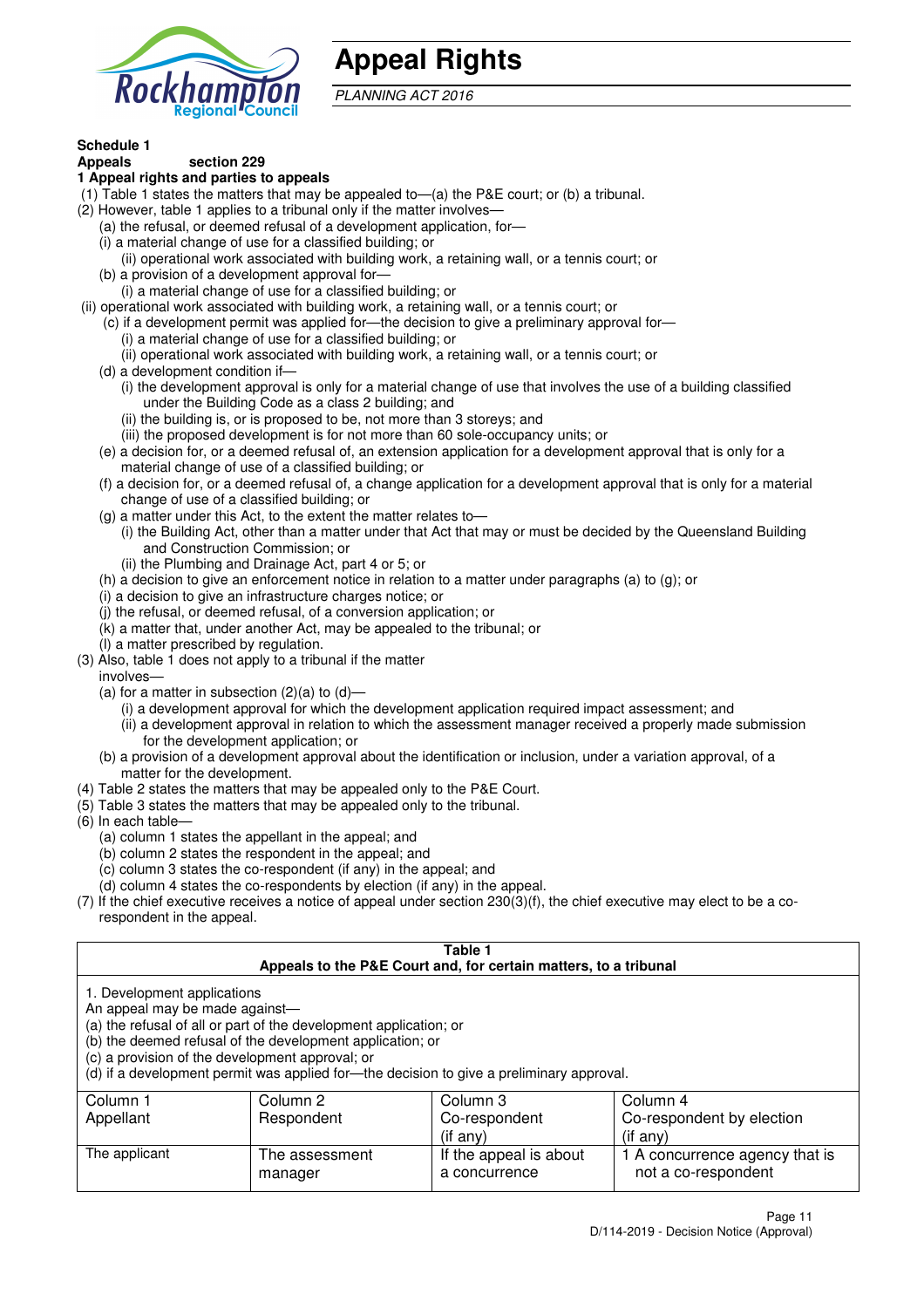| Table 1<br>Appeals to the P&E Court and, for certain matters, to a tribunal                                                                                                                             |                                                                                                                               |                                                                 |                                                                                                                                                                                                                                                                                                                                                 |
|---------------------------------------------------------------------------------------------------------------------------------------------------------------------------------------------------------|-------------------------------------------------------------------------------------------------------------------------------|-----------------------------------------------------------------|-------------------------------------------------------------------------------------------------------------------------------------------------------------------------------------------------------------------------------------------------------------------------------------------------------------------------------------------------|
|                                                                                                                                                                                                         |                                                                                                                               | agency's referral<br>response-the<br>concurrence agency         | 2 If a chosen Assessment<br>manager is the respondent-<br>the prescribed assessment<br>manager<br>3 Any eligible advice agency for<br>the application<br>4 Any eligible submitter for the<br>application                                                                                                                                        |
| 2. Change applications<br>An appeal may be made against-<br>(b) a deemed refusal of a change application.                                                                                               |                                                                                                                               |                                                                 | (a) a responsible entity's decision for a change application, other than a decision made by the P&E court; or                                                                                                                                                                                                                                   |
| Column 1<br>Appellant                                                                                                                                                                                   | Column <sub>2</sub><br>Respondent                                                                                             | Column 3<br>Co-respondent<br>$($ if any $)$                     | Column 4<br>Co-respondent by election<br>$(if$ any)                                                                                                                                                                                                                                                                                             |
| 1 The applicant<br>2 If the responsible<br>entity is the<br>assessment<br>manager-an<br>affected entity that<br>gave a pre-request<br>notice or response<br>notice                                      | The responsible<br>entity                                                                                                     | If an affected entity<br>starts the appeal-the<br>applicant     | 1 A concurrence agency for the<br>development application<br>2 If a chosen assessment<br>manager is the respondent-<br>the prescribed assessment<br>manager<br>3 A private certifier for the<br>development application<br>4 Any eligible advice agency for<br>the change application<br>5 Any eligible submitter for the<br>change application |
| 3. Extension applications<br>An appeal may be made against-                                                                                                                                             | (a) the assessment manager's decision about an extension application; or<br>(b) a deemed refusal of an extension application. |                                                                 |                                                                                                                                                                                                                                                                                                                                                 |
| Column 1<br>Appellant                                                                                                                                                                                   | Column <sub>2</sub><br>Respondent                                                                                             | Column 3<br>Co-respondent<br>(if any)                           | Column $\overline{4}$<br>Co-respondent by election<br>(if any)                                                                                                                                                                                                                                                                                  |
| 1 The applicant<br>1<br>2<br>For a matter other<br>than a deemed<br>refusal of an<br>extension<br>application $-$ a<br>concurrence<br>agency, other than<br>the chief executive,<br>for the application | The assessment<br>manager                                                                                                     | If a concurrence<br>agency starts the<br>appeal – the applicant | If a chosen assessment<br>manager is the respondent $-$ the<br>prescribed assessment manager                                                                                                                                                                                                                                                    |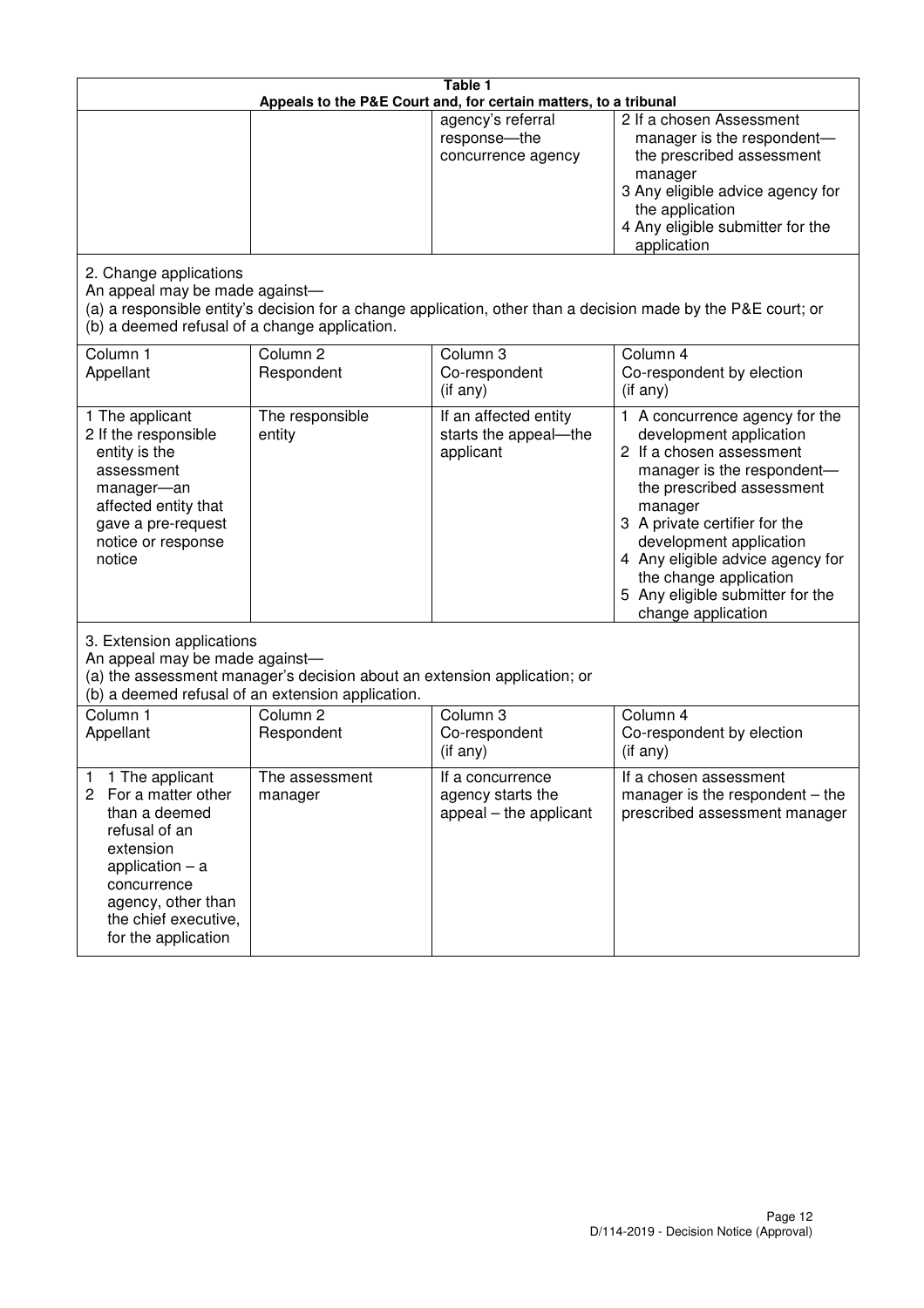#### **Table 1 Appeals to the P&E Court and, for certain matters, to a tribunal**

4. Infrastructure charges notices

- An appeal may be made against an infrastructure charges notice on 1 or more of the following grounds
- a) The notice involved an error relating to
	- (i) The application of the relevant adopted charge; or
- Examples of errors in applying an adopted charge
	- The incorrect application of gross floor area for a non-residential development
	- Applying an incorrect 'use category', under a regulation, to the development
	- (i) The working out of extra demands, for section 120; or
	- (ii) An offset or refund; or
- b) The was no decision about an offset or refund; or
- c) If the infrastructure charges notice states a refund will be given the timing for giving the refund; or
- d) The amount of the charge is so unreasonable that no reasonable relevant local government could have

# imposed the amount.

| Column 1<br>Appellant                                    | Column 2<br>Respondent                                                    | Column 3<br>Co-respondent<br>(if any) | Column 4<br>Co-respondent by election<br>$($ if any $)$ |
|----------------------------------------------------------|---------------------------------------------------------------------------|---------------------------------------|---------------------------------------------------------|
| The person given the<br>Infrastructure charges<br>notice | The local government<br>that gave the<br>infrastructure charges<br>notice |                                       |                                                         |

5. Conversion applications

An appeal may be made against—

(a) the refusal of a conversion application; or

(b) a deemed refusal of a conversion application.

| Column 1<br>Appellant | Column 2<br>Respondent                                                  | Column 3<br>Co-respondent<br>$($ if any $)$ | Column 4<br>Co-respondent by election<br>$($ if any $)$ |
|-----------------------|-------------------------------------------------------------------------|---------------------------------------------|---------------------------------------------------------|
| The applicant         | The local government<br>to which the conversion<br>application was made |                                             |                                                         |

6. Enforcement notices

An appeal may be made against the decision to give an enforcement notice.

| Column 1                                   | Column 2                     | Column 3       | Column 4                                                                                                                                                                   |
|--------------------------------------------|------------------------------|----------------|----------------------------------------------------------------------------------------------------------------------------------------------------------------------------|
| Appellant                                  | Respondent                   | Co-respondent  | Co-respondent by election                                                                                                                                                  |
|                                            |                              | $($ if any $)$ | (if any)                                                                                                                                                                   |
| The person given the<br>enforcement notice | The enforcement<br>authority |                | If the enforcement authority is<br>not the local government for<br>the premises in relation to which<br>the offence is alleged to have<br>happened-the local<br>government |

#### **Table 2 Appeals to the P&E Court only**

1. Appeals from tribunal

An appeal may be made against a decision of a tribunal, other than a decision under

section 252, on the ground of-

(a) an error or mistake in law on the part of the tribunal; or

(b) jurisdictional error.

| Column 1<br>Appellant                             | Column 2<br>Respondent                                    | Column 3<br>Co-respondent<br>$($ if any $)$ | Column 4<br>Co-respondent by election<br>(i f any) |
|---------------------------------------------------|-----------------------------------------------------------|---------------------------------------------|----------------------------------------------------|
| A party to the<br>proceedings for the<br>decision | The other party to the<br>proceedings for the<br>decision | $\overline{\phantom{0}}$                    |                                                    |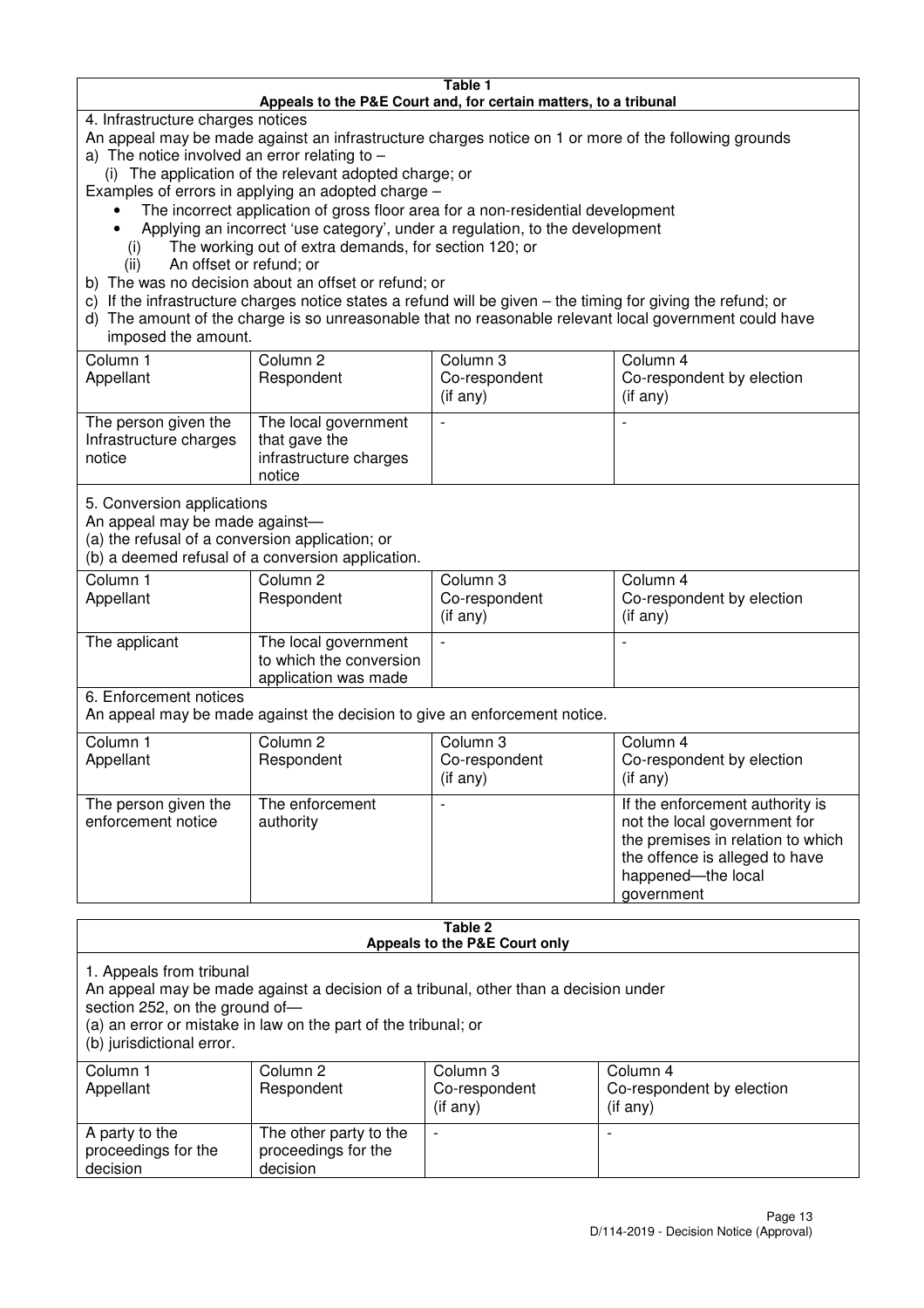#### **Table 2 Appeals to the P&E Court only**

2. Eligible submitter appeals

An appeal may be made against the decision to give a development approval, or an approval for a change application, to the extent that the decision relates to—

(a) any part of the development application for the development approval that required impact assessment; or (b) a variation request.

| Column 1<br>Appellant                                                                                                                                                                                                                                                                                                                                | Column <sub>2</sub><br>Respondent                                                                                          | Column 3<br>Co-respondent                                                                                                 | Column 4<br>Co-respondent by election                |  |
|------------------------------------------------------------------------------------------------------------------------------------------------------------------------------------------------------------------------------------------------------------------------------------------------------------------------------------------------------|----------------------------------------------------------------------------------------------------------------------------|---------------------------------------------------------------------------------------------------------------------------|------------------------------------------------------|--|
|                                                                                                                                                                                                                                                                                                                                                      |                                                                                                                            | $($ if any $)$                                                                                                            | (i f any)                                            |  |
| 1 For a development<br>application-an<br>eligible submitter for<br>the development<br>application<br>2 For a change<br>application-an<br>eligible submitter for<br>the change<br>application                                                                                                                                                         | 1 For a development<br>application-the<br>assessment<br>manager<br>2 For a change<br>application-the<br>responsible entity | 1 The applicant<br>2 If the appeal is<br>about a concurrence<br>agency's referral<br>response---the<br>concurrence agency | Another eligible<br>submitter for the<br>application |  |
| 3. Eligible submitter and eligible advice agency appeals<br>An appeal may be made against a provision of a development approval, or failure to<br>include a provision in the development approval, to the extent the matter relates to-<br>(a) any part of the development application or the change application, for the development approval, that |                                                                                                                            |                                                                                                                           |                                                      |  |

required impact assessment; or

(b) a variation request.

| Column 1                                                                                                                                                                                                                                                                                      | Column <sub>2</sub>                                                                                                        | Column 3                                                                                                                 | Column 4                                          |  |
|-----------------------------------------------------------------------------------------------------------------------------------------------------------------------------------------------------------------------------------------------------------------------------------------------|----------------------------------------------------------------------------------------------------------------------------|--------------------------------------------------------------------------------------------------------------------------|---------------------------------------------------|--|
| Appellant                                                                                                                                                                                                                                                                                     | Respondent                                                                                                                 | Co-respondent                                                                                                            | Co-respondent by election                         |  |
|                                                                                                                                                                                                                                                                                               |                                                                                                                            | $($ if any $)$                                                                                                           | (i f any)                                         |  |
| 1 For a development<br>application-an<br>eligible submitter for<br>the development<br>application<br>2 For a change<br>application-an<br>eligible submitter for<br>the change<br>application<br>3 An eligible advice<br>agency for the<br>development<br>application or<br>change application | 1 For a development<br>application-the<br>assessment<br>manager<br>2 For a change<br>application-the<br>responsible entity | 1 The applicant<br>2 If the appeal is<br>about a concurrence<br>agency's referral<br>response--the<br>concurrence agency | Another eligible submitter for the<br>application |  |
| 4. Compensation claims<br>An appeal may be made against-<br>(a) a decision under section 32 about a compensation claim; or<br>(b) a decision under section 265 about a claim for compensation; or<br>(c) a deemed refusal of a claim under paragraph (a) or (b).                              |                                                                                                                            |                                                                                                                          |                                                   |  |
| Column 1<br>Appellant                                                                                                                                                                                                                                                                         | Column 2<br>Respondent                                                                                                     | Column 3<br>Co-respondent<br>(if any)                                                                                    | Column 4<br>Co-respondent by election<br>(if any) |  |

|                                            |                                                        | $($ if any $)$           | $($ if any $)$ |
|--------------------------------------------|--------------------------------------------------------|--------------------------|----------------|
| A person dissatisfied<br>with the decision | The local<br>government to which<br>the claim was made | $\overline{\phantom{0}}$ |                |
|                                            |                                                        |                          |                |

#### 5. Registered premises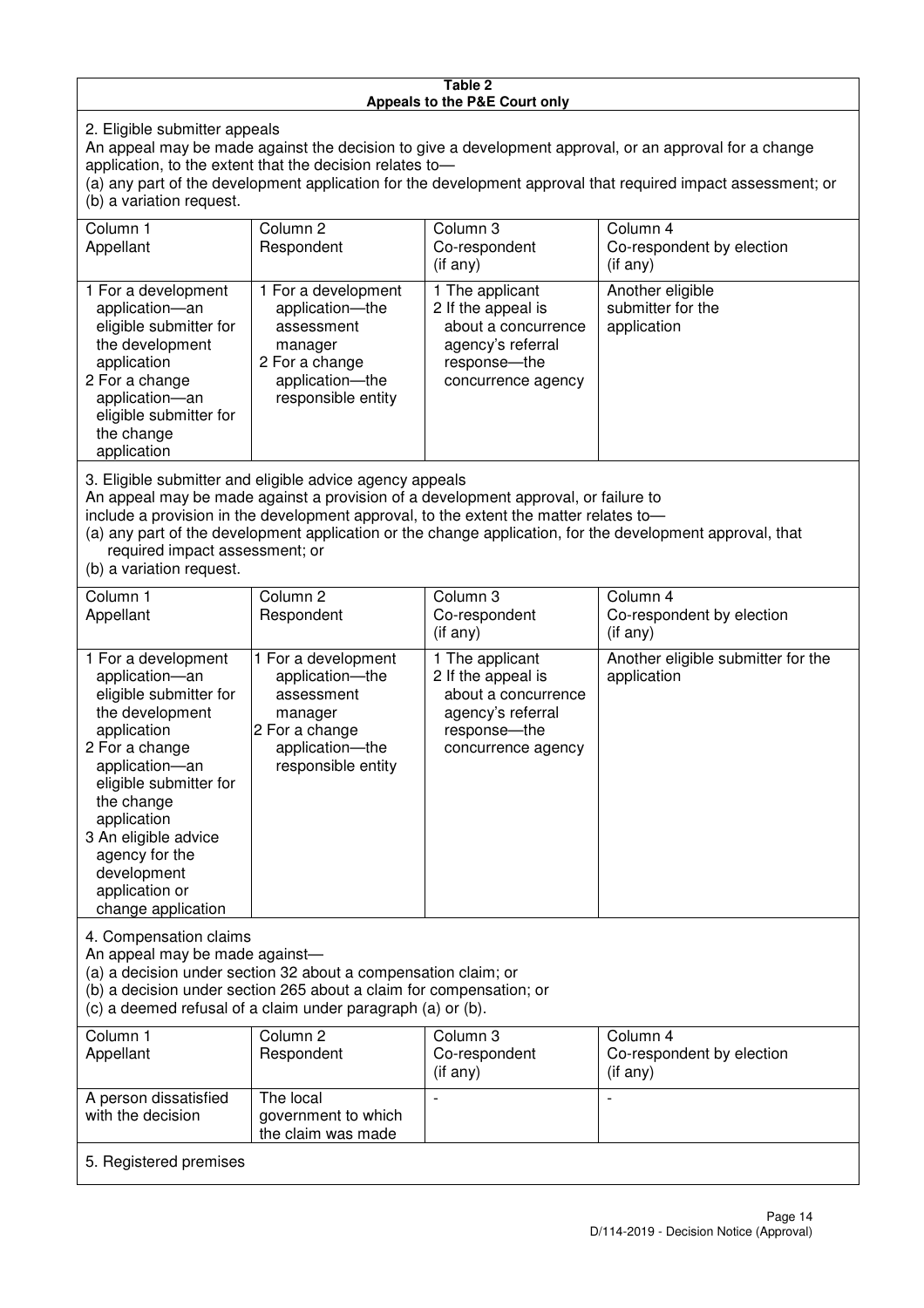| Table 2                                                                                                                                                                                                                                                                                                              |                                   |                                       |                                                                                                                                                                             |
|----------------------------------------------------------------------------------------------------------------------------------------------------------------------------------------------------------------------------------------------------------------------------------------------------------------------|-----------------------------------|---------------------------------------|-----------------------------------------------------------------------------------------------------------------------------------------------------------------------------|
| Appeals to the P&E Court only<br>An appeal may be made against a decision of the Minister under chapter 7, part 4.                                                                                                                                                                                                   |                                   |                                       |                                                                                                                                                                             |
|                                                                                                                                                                                                                                                                                                                      |                                   |                                       |                                                                                                                                                                             |
| Column 1<br>Appellant                                                                                                                                                                                                                                                                                                | Column <sub>2</sub><br>Respondent | Column 3<br>Co-respondent             | Column 4<br>Co-respondent by election                                                                                                                                       |
|                                                                                                                                                                                                                                                                                                                      |                                   | (if any)                              | (i f any)                                                                                                                                                                   |
| 1 A person given a<br>decision notice about<br>the decision<br>2 If the decision is to<br>register premises or<br>renew the<br>registration of<br>premises-an owner<br>or occupier of<br>premises in the<br>affected area for the<br>registered premises<br>who is dissatisfied<br>with the decision                 | <b>The Minister</b>               | $\overline{\phantom{a}}$              | If an owner or occupier starts the<br>appeal – the owner of the<br>registered premises                                                                                      |
| 6. Local laws<br>An appeal may be made against a decision of a local government, or conditions applied,<br>under a local law about-<br>(a) the use of premises, other than a use that is the natural and ordinary consequence of prohibited<br>development; or<br>(b) the erection of a building or other structure. |                                   |                                       |                                                                                                                                                                             |
| Column 1                                                                                                                                                                                                                                                                                                             | Column <sub>2</sub>               | Column 3                              | Column 4                                                                                                                                                                    |
| Appellant                                                                                                                                                                                                                                                                                                            | Respondent                        | Co-respondent<br>(if any)             | Co-respondent by election<br>(if any)                                                                                                                                       |
| A person who-<br>(a) applied for the<br>decision; and<br>(b) is dissatisfied with<br>the decision or<br>conditions.                                                                                                                                                                                                  | The local government              | $\overline{a}$                        |                                                                                                                                                                             |
|                                                                                                                                                                                                                                                                                                                      |                                   | Table 3                               |                                                                                                                                                                             |
| Appeals to the tribunal only<br>1. Building advisory agency appeals<br>An appeal may be made against giving a development approval for building work to the extent the building<br>work required code assessment against the building assessment provisions.                                                         |                                   |                                       |                                                                                                                                                                             |
| Column 1<br>Appellant                                                                                                                                                                                                                                                                                                | Column <sub>2</sub><br>Respondent | Column 3<br>Co-respondent<br>(if any) | Column 4<br>Co-respondent by election<br>(if any)                                                                                                                           |
| A building advisory<br>agency for the<br>development application<br>related to the approval                                                                                                                                                                                                                          | The assessment<br>manager         | The applicant                         | 1 A concurrence agency for the<br>development application<br>related to the approval<br>2 A private certifier for the<br>development application<br>related to the approval |
| 3. Certain decisions under the Building Act and the Plumbing and Drainage Act<br>An appeal may be made against a decision under-<br>(a) the Building Act, other than a decision made by the Queensland Building and Construction Commission; or<br>(b) the Plumbing and Drainage Act, part 4 or 5.                   |                                   |                                       |                                                                                                                                                                             |
| Column 1<br>Appellant                                                                                                                                                                                                                                                                                                | Column <sub>2</sub><br>Respondent | Column 3<br>Co-respondent<br>(if any) | Column 4<br>Co-respondent by election<br>(if any)                                                                                                                           |